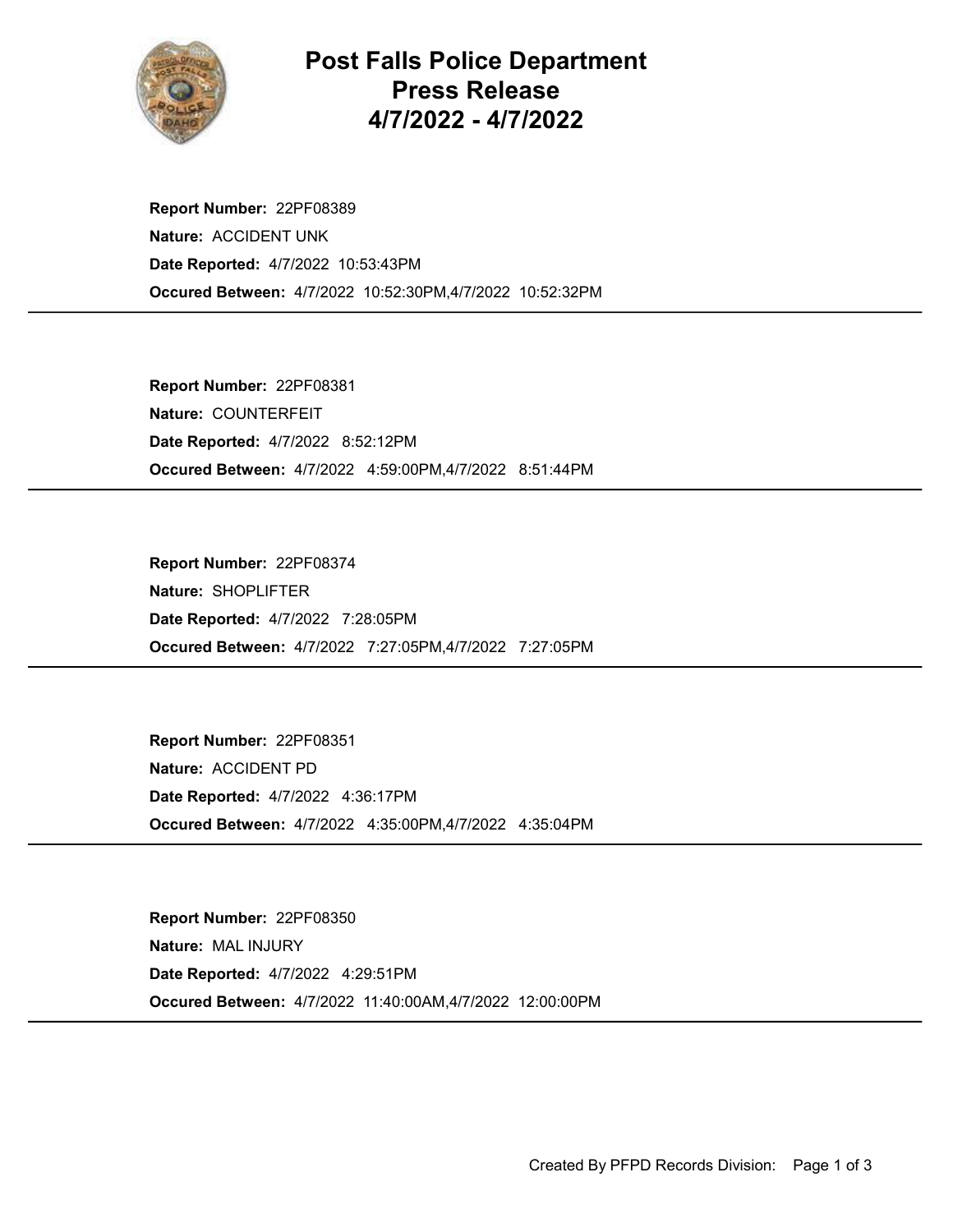Occured Between: 4/7/2022 3:10:53PM,4/7/2022 3:10:53PM Report Number: 22PF08337 Nature: SHOPLIFTER Date Reported: 4/7/2022 3:11:36PM

Occured Between: 4/7/2022 2:55:20PM,4/7/2022 2:55:20PM Report Number: 22PF08335 Nature: DRUGS Date Reported: 4/7/2022 2:57:40PM

Occured Between: 4/7/2022 2:01:40PM,4/7/2022 2:01:40PM Report Number: 22PF08325 Nature: SHOPLIFTER Date Reported: 4/7/2022 2:03:29PM

Occured Between: 4/7/2022 11:32:34AM,4/7/2022 11:32:34AM Report Number: 22PF08305 Nature: SHOPLIFTER Date Reported: 4/7/2022 11:32:55AM

Occured Between: 4/7/2022 10:08:12AM,4/7/2022 10:08:12AM Report Number: 22PF08297 Nature: WELFARE CHECK Date Reported: 4/7/2022 10:11:05AM

Occured Between: 4/7/2022 10:10:05AM,4/7/2022 10:10:05AM Report Number: 22PF08296 Nature: PROTECTIVE CUST Date Reported: 4/7/2022 10:10:27AM